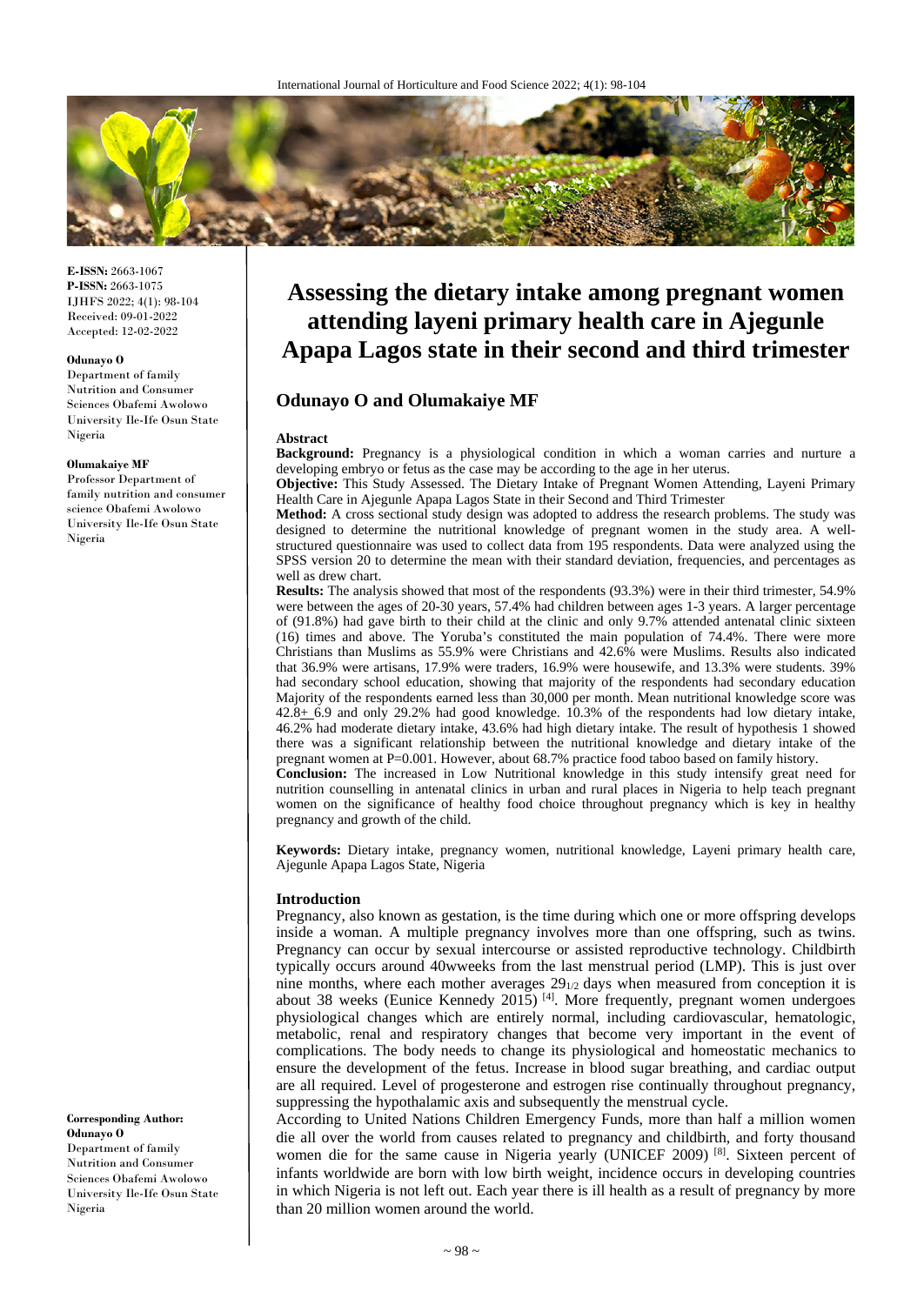Furthermore, the lives of eight million women are threatened and more than 500,000 women are estimated to have died in 1995 and of the 9.2 million women and girls in Nigeria each year one out thirteen face a lifetime risk of maternal death as a result of causes related to pregnancy and childbirth (WHO, 2006) <sup>[10]</sup>. Hence, pregnant women requires much intake of calorie dense food.

Under-nutrition and inadequate weight gain during pregnancy can lead to impaired intrauterine growth and consequent low birth weight of the newborn. In addition to complications at birth, intrauterine growth retardation has been associated with metabolic abnormalities in adult-hood, such as hyperlipidemia, hypertension, cardiovascular disease, glucose intolerance, and type 2 diabetes (Ritchies, Ganapathy, Woodward-Lopez, Gerstein, and Fleming 2003 Carol, Lammi-Keefe, Collins, Couch and Philipson, 2008) [7] . Conversely, Over nutrition and excess weight gain in pregnancy impart risk of gestational diabetes, macrosomia, delivery complications such as shoulder dystocia, cesarean delivery, post-operative problems, difficulty initiating breastfeeding, and risk of subsequent maternal and child obesity (Vause, Martz, Richard and Gramlich, 2016)<sup>[9]</sup> High consumption of calorie dense food causes obesity, overweight and Thus, this paper focused on assessing the dietary intake of pregnant women attending layeni primary health care Ajegunle Apapa Lagos who are in their second and third trimester.

# **Materials and Methods Study design**

The study was a cross sectional survey designed to assess the dietary intake of pregnant women in their (second and third trimester)

# **Study area**

The research was carried out at layeni primary health care in Ajeromi Ifelodun Local Government which is known to be a notorious slum. The inhabitants were mainly artisans and traders. The local government covers an area of 13.9km square and it is bounded to the north by Surulere local government area, to the east by Apapa local government area. And the third most populated area in Nigeria with a population of 946,500 by 2016 population census. The local government comprises of two primary health care and one general hospital there are ten towns and more than 100 streets making up Ajeromi ifelodun.

# **Sample Population**

The study comprised pregnant women attending Layeni Primary health care Ajegunle Apapa Lagos state.

# **Sample size**

The sample was calculated using the Kish-Leslie formula;

$$
N = \frac{z^2 pq}{d^2}
$$

 $n =$  required sample size

 $z = 1.96$  (critical value of the standard normal distribution to error rate  $\alpha/2$  at the level of significance  $\sigma$ =0.05(5%)

p=0.15 (Madiforo superstition and nutrition among pregnant women in Nwangele local government area of Imo State J. res Nat Dev 2010, 8:16-20)

 $q = (1-p)$ , which represents the estimated proportion of the population with adequate dietary intake.

d= maximum acceptable from true proportion, usually set at 0.05.

$$
n = \frac{1.96^2 \times 0.15 \times (1 - 0.15)}{0.05^2}
$$

= 195 respondents

# **Sampling and sample technique**

There are two primary health care and one general hospital in Ajeromi Ifelodun Random sampling technique was used to select 195 pregnant women from layeni primary health care on their antenatal clinic days.

# **Data collection**

Pretested, validated questionnaires were administered to consenting pregnant women by trained interviewers during antenatal clinic sessions at layeni primary health care and are translated in Yoruba language for pregnant women who do not understand English. The questionnaire contained questions on socio-demographic and socio-economic characteristics of the pregnant women, nutritional knowledge and dietary habit/dietary intake of pregnant women towards food. Factors that affect their dietary intake were included for the purpose of the research.

# **Data and statistical analysis**

Data collected was analyzed using SPSS version 20. Results were presented as frequencies and percentages using descriptive statistics. The nutritional knowledge was categorized into low, moderate and high by determining the mean and standard deviation of the nutritional knowledge score and a formula mean +SD was used. Where mean +SD is categorized as high knowledge, mean –SD a low knowledge and the scores between high and low was categorized as moderate knowledge. Pearson correlation analysis was used to determine the relationship between the nutritional knowledge of the pregnant women and their dietary intake.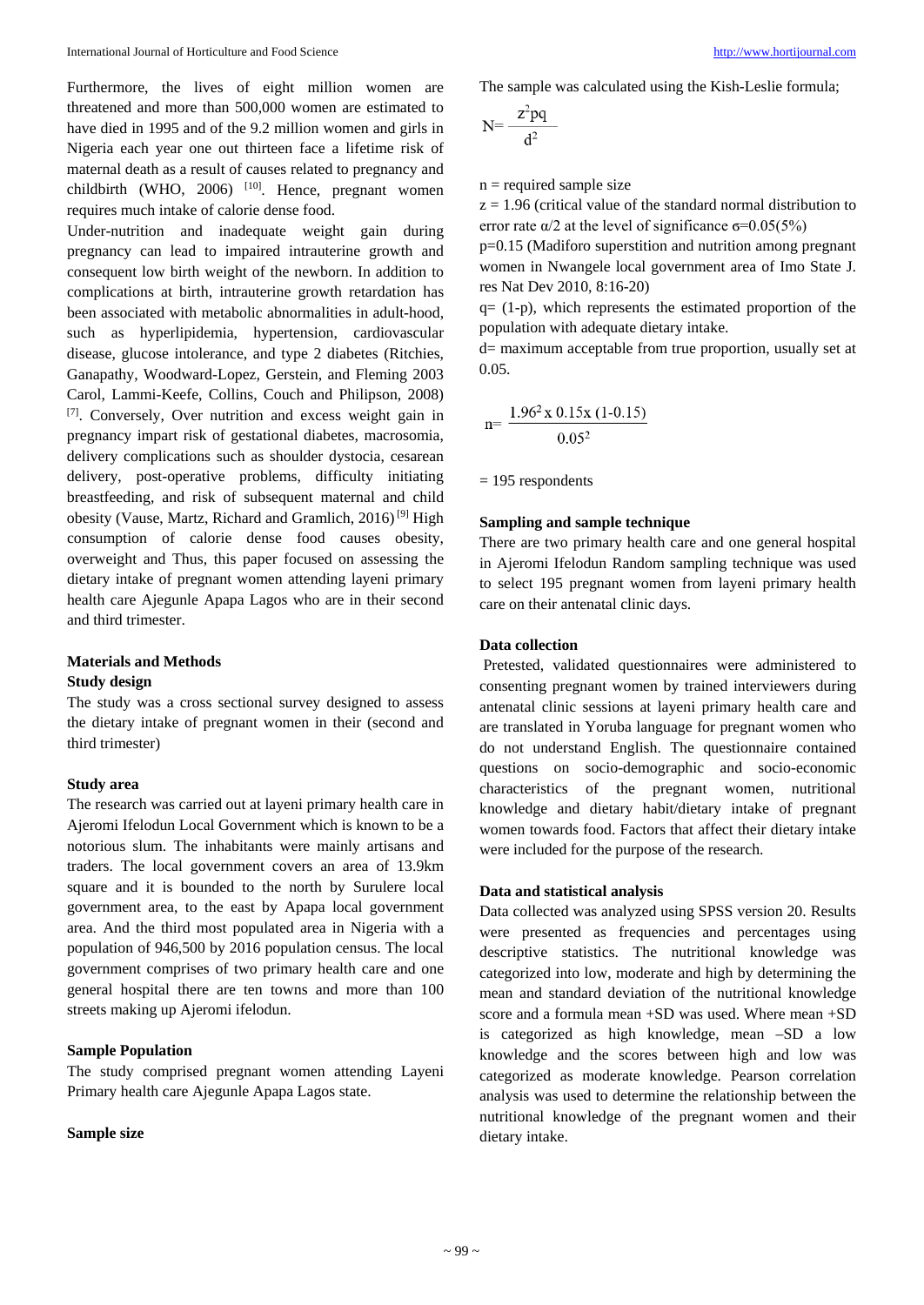# **Results**

| <b>Characteristics</b>      | Frequency (195)                     | Percentage        |
|-----------------------------|-------------------------------------|-------------------|
| <b>Maternal Age (Years)</b> |                                     |                   |
| $\leq$ 19                   | 8                                   | 4.1               |
| 20-30                       | 107                                 | 54.9              |
| >30                         | 80                                  | 41.0              |
|                             | Mean Age = $29.66 \pm 7.26$         |                   |
|                             | <b>Marital status</b>               |                   |
| Single                      | 15                                  | 7.7               |
| Married                     | 163                                 | 83.6              |
| Divorced                    | 5                                   | 2.6               |
| Widowed                     | 10                                  | 5.1               |
| Separated                   | $\overline{2}$                      | 1.0               |
|                             | <b>Marriage Type</b>                |                   |
| Monogamy                    | 179                                 | 91.8              |
| Polygamy                    | 16                                  | 8.2               |
|                             | <b>Household Type</b>               |                   |
| Nuclear                     | 173                                 | 88.7              |
| Extended                    | 22                                  | 11.3              |
|                             | <b>Number of children</b>           |                   |
| None                        | 45                                  | 23.1              |
| $1 - 3$                     | $\overline{112}$                    | $\overline{57.4}$ |
| $4+$                        | 38                                  | 19.5              |
|                             | <b>Gestational age (months)</b>     |                   |
| <b>Second Trimester</b>     | 13                                  | 6.7               |
| Third semester              | 182                                 | 93.3              |
|                             | <b>Start of Antenatal</b>           |                   |
| $2 - 3$                     | 80                                  | 41.0              |
| $4+$                        | 115                                 | 59.9              |
|                             | <b>Number of Antenatal attended</b> |                   |
| $6 - 10$                    | 56                                  | 28.7              |
| $11 - 15$                   | 120                                 | 61.5              |
| $16+$                       | 19                                  | 9.7               |
|                             | Place of birth of children          |                   |
| Clinic                      | 179                                 | 91.8              |
| <b>Traditional</b> home     | 12                                  | $6.2\,$           |
| <b>Mission House</b>        | $\overline{4}$                      | 2.1               |

**Table 1:** Distribution of Respondents by Socio-demographic Characteristics.

Table 1 shows the socio-demographic characteristics of pregnant women. Few (4.1%) of the women were 19 years old, 54.9% were between 20-30 years while 41.0% were 30 years old and above. About 7.7% of the respondents were single. 83.6% were married, 2.6% were divorced, and 5.1% were widowed, while 1.0% were separated. Most of the women (88.7%) practice monogamous marriage while few (8.2%) practice polygamous marriage. A larger percentage of 88.7% were of the nuclear household type and 11.3% were of extended household type. 23.1% of the women do not have a child, while 57.4% had child between the ages of

1-3 years old and 19.5% had child age 4 and above. Majority of the women (93.3%) were in their third trimester while 6.7% were in their second trimester. Furthermore, 41% of the women started their antenatal clinics 4 month ago and above. The data also reveal that 28.7% of the women attended antenatal clinic between 6-10 times, 61.5% attended 11-15 times and 9.7% attended antenatal clinics 16 times and above. The result also showed that most (91.8%) gave birth to their children in clinic, 6.2% gave birth in traditional homes, while 2.1% of the respondents gave birth to their children in mission house.

**Table 2:** Distribution of Respondents by Socio-economic Characteristics

| <b>Characteristics</b> | Frequency (195)          | Percentage |
|------------------------|--------------------------|------------|
|                        | <b>Religion</b>          |            |
| Christian              | 109                      | 55.9       |
| Muslim                 | 83                       | 42.6       |
| Others                 | 3                        | 1.5        |
|                        | <b>Tribe</b>             |            |
| Yoruba                 | 145                      | 74.4       |
| Igbo                   | 34                       | 17.4       |
| Hausa                  | 9                        | 4.6        |
| Others                 | 7                        | 3.6        |
|                        | <b>Educational Level</b> |            |
| No formal Education    | 29                       | 14.9       |
| Primary                | 23                       | 11.8       |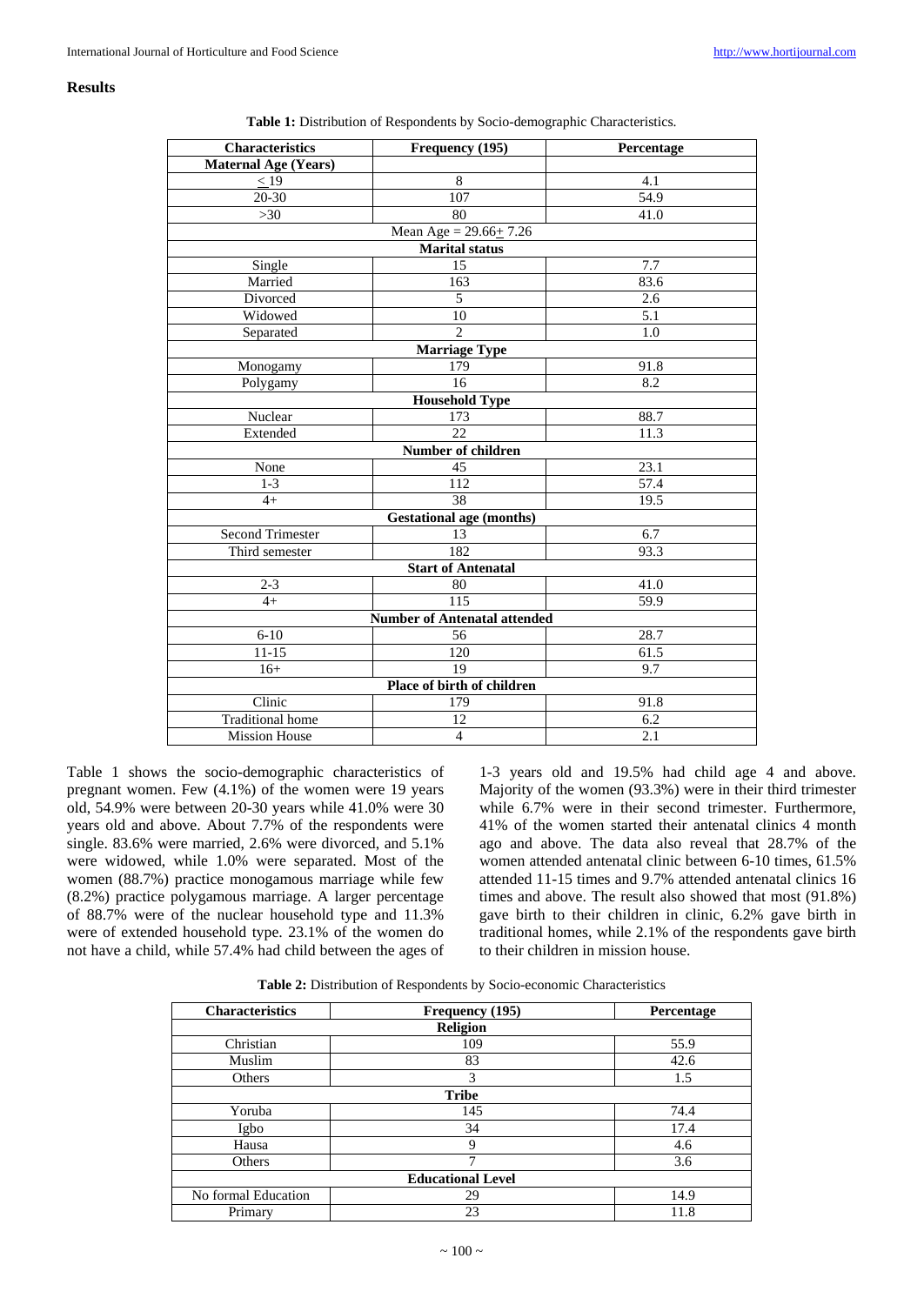| Secondary                     | 76         | 39.0 |  |  |  |  |  |
|-------------------------------|------------|------|--|--|--|--|--|
| Tertiary                      | 67         |      |  |  |  |  |  |
|                               | Occupation |      |  |  |  |  |  |
| Trader                        | 35         | 17.9 |  |  |  |  |  |
| Civil servant                 | 29         | 14.9 |  |  |  |  |  |
| Housewife                     | 33         | 16.9 |  |  |  |  |  |
| Artisan                       | 72         | 36.9 |  |  |  |  |  |
| Student                       | 26         | 13.3 |  |  |  |  |  |
| <b>Monthly Income (Naira)</b> |            |      |  |  |  |  |  |
| $>$ N18, 000                  | 29         | 14.9 |  |  |  |  |  |
| N19, 000-24,999               | 51         | 26.2 |  |  |  |  |  |
| N24, 000-30,000               | 60         | 30.8 |  |  |  |  |  |
| $>$ N30, 000                  | 55         | 28.2 |  |  |  |  |  |

Table 2 above showed that 55.9% of pregnant women were Christians, 42.6% were Muslims and 1.5% of the respondents practice other religion. More than half of the women (74.4%) were Yoruba, while 17.4% were Igbo,4.6% were Hausa while 3.6% of the respondents were of other tribe. 14.9% of the respondents has no formal education, 11.8% were primary school leavers, 34.0% attended a tertiary institutions and most of the respondents 39.0%bwere secondary school leavers. The result revealed

that 36.9% were Artisan, 17.9% were traders, 14.9% were civil servants, 16. 9% were housewives, while 13.3% of the respondents were students. The results further revealed that a larger percentage of 30.8% of the respondents earns between N24,000-N30,000 naira monthly, 26.2% earns between N19,000-23,999, 14.9% of the respondents earns N18,000 and above monthly, 28.2% earns N30,000 and above.

| Table 3: Distribution of Respondents by Nutritional Knowledge N=195 |  |  |
|---------------------------------------------------------------------|--|--|
|                                                                     |  |  |

| <b>Strongly</b><br><b>Statement</b>                                                       |          | $\mathbf{F}(\mathcal{V}_0)$ | Agree   Undecided   Disagree  <br>$\mathbf{F}(\mathcal{V}_0)$ | $F(\%)$  | <b>Strongly</b><br><b>Disagree</b><br>$\mathbf{F}$ (%) |
|-------------------------------------------------------------------------------------------|----------|-----------------------------|---------------------------------------------------------------|----------|--------------------------------------------------------|
| Low calorie dense foods result in growth retardation and low birth weight                 | 15(7.7)  | 71(36.4)                    | 51(26.2)                                                      |          | $28(14.4)$ 30(15.4)                                    |
| Vitamin C deficiency can result in premature defects                                      | 21(10.8) | 68(34.9)                    | 69(35.4)                                                      | 28(14.4) | 9(4.6)                                                 |
| Iodine deficiency do not lead to severe birth defects                                     | 47(24.1) | 26(13.3)                    | 70(35.9)                                                      | 40(20.5) | 12(6.2)                                                |
| Meat, fish, milk, beans, egg are rich sources of protein                                  | 24(13.3) | 71(36.4)                    | 58(28.7)                                                      | 38(19.5) | 7(3.6)                                                 |
| Low intake of iron rich foods can lead to increased risk of fetal or infant death         | 26(13.8) | 52(26.7)                    | 71(36.4)                                                      | 29(14.9) | 17(8.7)                                                |
| Products such as beans, peas helps to prevent anemia                                      | 27(13.8) | 67(34.4)                    | 56(28.7)                                                      | 38(19.5) | 7(3.6)                                                 |
| Consumption of foods rich in Vitamin D such as egg yolk results in birth defects.         | 10(5.1)  |                             | 62(31.8)                                                      |          | $65(33.3)$ 27(13.8)                                    |
| Calcium rich food such as milk, cheese help in the development of bone in fetus           | 33(16.9) | 69(35.4)                    | 59(30.3)                                                      | 23(11.8) | 13(6.7)                                                |
| Foods rich in zinc such as legumes, seeds, nut, soy product are essential for good health | 24(12.3) | 73(37.4)                    | 57(29.2)                                                      | 28(14.4) | 13(6.7)                                                |
| Colored fruits and vegetables such as carrots, tomato, papaya etc. promote good vision    | 24(12.3) | 73(37.4)                    | 57(29.3)                                                      | 28(14.4) | 13(6.7)                                                |
| Unpasteurized milk, juices and raw egg is detrimental to the child during pregnancy       | 35(17.9) | 69(35.4)                    | 50(25.6)                                                      | 32(16.4) | 9(4.6)                                                 |
| Overconsumption of foods during pregnancy can result in gestational diabetes              | 8(4.1)   | 29(14.9)                    | 47(24.1)                                                      |          | $76(39.0)$ 35(17.9)                                    |
| Snail has no nutritional benefit                                                          | 26(13.3) | 28(14.4)                    | 49(25.1)                                                      |          | $69(35.4)$ $23(11.8)$                                  |

Table 3 shows that 36.4% of the respondents had knowledge on low calorie dense foods in growth retardation and low birth weight and only 35.4% have knowledge on the effect of Vitamin C deficiency. Majority of the respondents (35.9%) have knowledge on the foods that are rich sources of protein while 6.4% have little or no knowledge on the risks factor associated with low intake of iron. The results further revealed that 33.3% of the respondents have knowledge on the importance of consuming food rich in

Vitamin D. Also only 35.4% of the respondents have knowledge on calcium rich foods in bone development in fetus and 37.4% have knowledge on foods rich in zinc. 37.4% of the respondents have knowledge on fruits and vegetables during pregnancy, 35.4% have idea on unpasteurized milk, juice and egg, 39.0% of the respondents have wrong knowledge relating to overconsumption of food during pregnancy and 35.4% have wrong knowledge on the nutritional benefit of snail.

| Table 4: Nutritional Knowledge Scores of the Respondents |  |
|----------------------------------------------------------|--|
|----------------------------------------------------------|--|

| <b>Level of Knowledge</b> |           | Frequency | Percentage             |
|---------------------------|-----------|-----------|------------------------|
| High                      | $(49-62)$ | --        | 292<br>41.L            |
| Moderate                  | $5 - 48$  | ິ         | $\sim$ $\sim$<br>ر…ے ر |
| $\sim$ OW                 | $(21-34)$ | $- -$     | 38.5                   |

Table 4. Shows the nutritional knowledge score of pregnant women. 29.2% had high nutritional knowledge score and a range between 49 and 62 while the mean nutritional score was 42.8 (SD=6.9). 32.3% of pregnant women had

moderate nutritional knowledge score on food with range of 35 and 48, while 38.5% had low level of knowledge relating to nutrition with a range between 21 and 34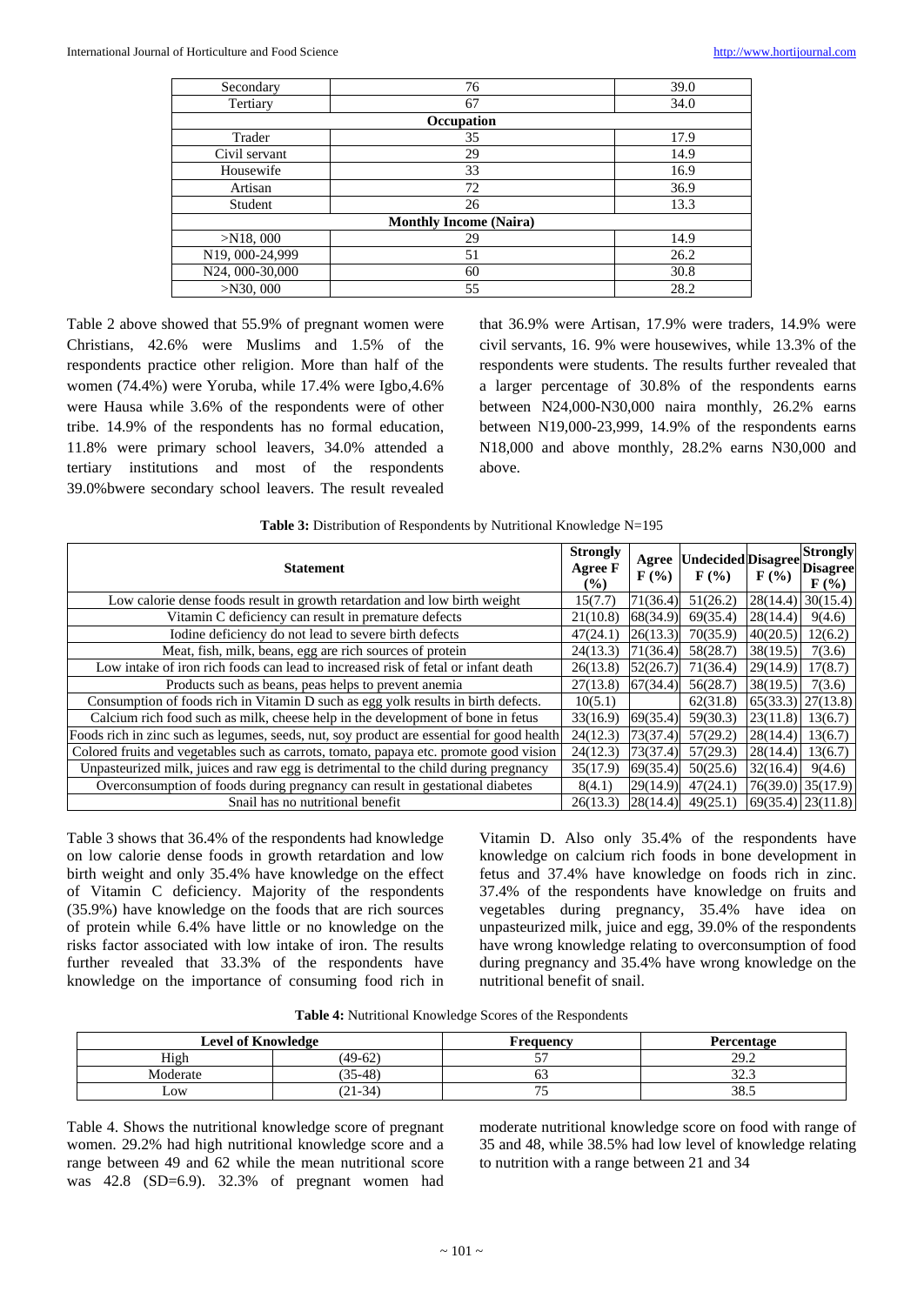# **Table 5:** Distribution of Respondents by Dietary Habit

| <b>Dietary Habit</b>                | Frequency                                   | Percentage        |
|-------------------------------------|---------------------------------------------|-------------------|
|                                     | <b>Skip meal</b>                            |                   |
| Yes                                 | 89                                          | 45.6              |
| No                                  | 106                                         | $\overline{5.4}$  |
|                                     | Meals always skipped                        |                   |
| <b>Breakfast</b>                    | 19                                          | 9.7               |
| Lunch                               | $\overline{17}$                             | 8.7               |
| Dinner                              | 53                                          | 27.2              |
|                                     | <b>Reasons for skipping meal</b>            |                   |
|                                     | 10                                          | 5.1               |
| Don't like taking the meal          |                                             | 8.7               |
| To maintain my figure               | 17                                          |                   |
| No time to cook or eat              | 44                                          | 22.6              |
| Do not have appetite                | 17                                          | 8.7               |
|                                     | Number of times eaten a day                 |                   |
| Twice                               | 9                                           | 4.6               |
| Thrice                              | $\overline{19}$                             | 9.7               |
| More than                           | 167                                         | 85.6              |
|                                     | <b>Composition of fruits and vegetables</b> |                   |
| Yes                                 | 101                                         | 48.2              |
| $\rm No$                            | 94                                          | $\mathbb{L}$      |
|                                     | <b>Frequency of fruits and vegetables</b>   |                   |
| Not appealing to the sight          | 14                                          | 7.2               |
| Not available in my area            | $\overline{37}$                             | 19.0              |
| Not fresh enough                    | 43                                          | $\overline{22.1}$ |
| It's expensive                      | $\overline{7}$                              | $\overline{3.6}$  |
|                                     | <b>Snacking</b>                             |                   |
| Yes                                 | 114                                         | 58.5              |
| $\rm No$                            | 81                                          | 41.5              |
|                                     | Number of times of snacking                 |                   |
| Once                                | 19                                          | 9.7               |
| Twice                               | 30                                          | 15.4              |
| Thrice                              | $\overline{28}$                             | 14.4              |
| More than                           | $\overline{38}$                             | 19.5              |
|                                     |                                             |                   |
| Not available in my area            | <b>Reasons for not snacking</b>             | 12.3              |
|                                     | 24                                          |                   |
| Don't like snacks                   | 15<br>$\overline{22}$                       | 7.7               |
| It's irritating                     |                                             | $\overline{113}$  |
|                                     | <b>Take food supplements</b>                |                   |
| Yes                                 | 89                                          | 44.1              |
| No                                  | 109                                         | $\overline{55.9}$ |
|                                     | <b>Take Alcohol</b>                         |                   |
| Yes                                 | 44                                          | 22.6              |
| $\rm No$                            | $\overline{151}$                            | 77.4              |
|                                     | <b>Reasons for taking Alcohol</b>           |                   |
| Peer influence                      | 4                                           | 2.1               |
| Family background                   | $\overline{9}$                              | 4.6               |
| Depression                          | 16                                          | 8.2               |
| It is makes me active               | 14                                          | $7.2\,$           |
|                                     | <b>Reasons for not taking Alcohol</b>       |                   |
| It is dangerous to my health        | 30                                          | 15.4              |
| It can kill my baby                 | $\overline{35}$                             | 17.9              |
| I personally don't like it          | 46                                          | 23.6              |
| It damages major organs in the body | $\overline{41}$                             | 21.0              |
|                                     | Smoking partner or neighbor                 |                   |
| Yes                                 | 143                                         | 73.3              |
| No                                  | $\overline{52}$                             | 26.7              |
|                                     | Food taboo based on family history          |                   |
| Yes                                 | 134                                         | 68.7              |
|                                     | 61                                          | 31.3              |
| $\rm No$                            |                                             |                   |

Table 5 showed 45.6% skipped meal, 27.2% of the respondent skipped dinner, while 22.6% skipped dinner because there was no time to cook the meal. The result showed that majority of the respondents (85.6%) eat more than thrice in a day, only 48.2% of the respondents consume fruits and vegetables, while 28.2% consumes fruits and

vegetables occasionally. 22.1% do not consume fruits and vegetables because it is not fresh enough. 58.5% of the respondent snack and 19.5% of the respondent snack more than thrice per day, while 12.3% of the respondents do not snack due to the fact that snacks is not available in their area. The result also revealed that 55.9% do not take food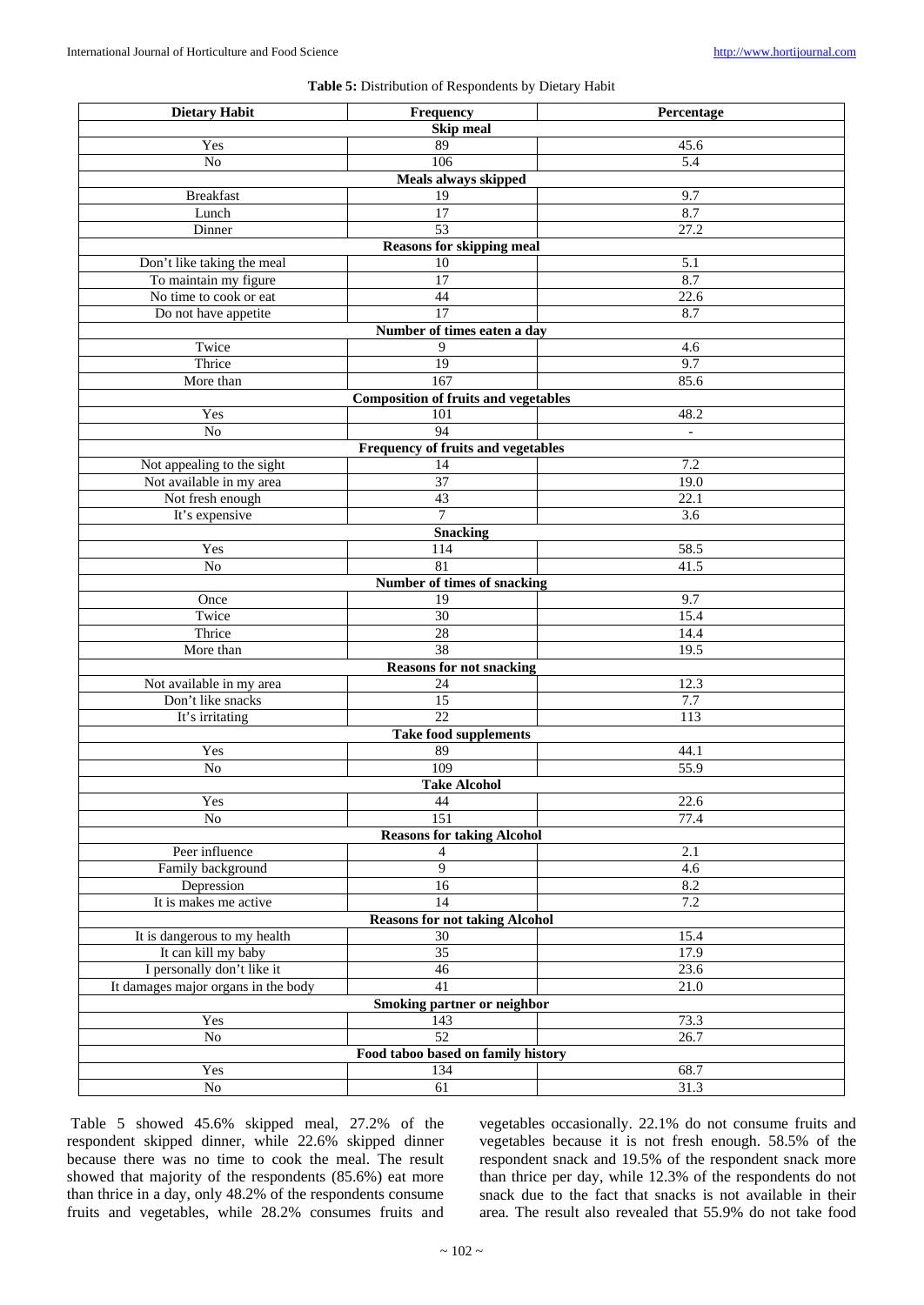supplement during pregnancy. 77.4% do not drink alcohol during pregnancy while 15.4% of the respondents drink alcohol due to peer influence, 23.6% don't take it because they don't like it, and 21% of the respondents don't like

taking alcohol because they think it damages major organ in the body while 76.7% of the respondents do not have smoking partners or neighbors. 68.7% of the respondents practiced taboo during pregnancy based on family history.

**Table 6:** Distribution of Respondents by Dietary intake using food group N=195

|                            | <b>Daily</b> | <b>Thrice/WK</b>            | <b>Twice/WK</b>             | Rarely           | <b>Never</b>     |
|----------------------------|--------------|-----------------------------|-----------------------------|------------------|------------------|
| Food group                 | $F$ e/AL,    | $\mathbf{F}(\mathcal{V}_0)$ | $\mathbf{F}(\mathcal{V}_0)$ | $\mathbf{F}$ (%) | $\mathbf{F}$ (%) |
| White tubers and roots,    | 72(36.9)     | 97(49.7)                    | (11(5.6)                    | 13(6.7)          | 2(1.0)           |
| Legumes nut and seed       | 80(41.9)     | 89(45.6)                    | 20(10.3)                    | 4(2.1)           | 2(1.0)           |
| Fats and oil               | 034.4)       | 101(51.8)                   | 22(11.3)                    | 4(2.1)           | 1(0.5)           |
| Cereals                    | 93(47.7)     | 53(27.2)                    | 41(21.0)                    | 8(4.1)           |                  |
| Dark green leafy vegetable | 43(22.1)     | 102(52.3)                   | 32(16.4)                    | 18(9.2)          |                  |
| Vitamin A rich vegetable   | 44(22.6)     | 84(43.1)                    | 42(21.5)                    | 17(8.7)          | 8(4.1)           |
| Vitamin A rich fruits      | 40(20.5)     | 87(44.6)                    | 34(17.4)                    | 26(13.3)         | 8(4.1)           |
| Other fruits               | 44(22.6)     | 90(46.2)                    | 38(19.5)                    | 21(10.8)         | 2(1.0)           |
| Milk and dairy products    | 45(23.1)     | 15(7.7)                     | 41(21.0)                    | 90(45.3)         | 4(2.1)           |
| Organ meat                 | 40(20.5)     | 17(8.7)                     | 52(26.7)                    | 82(42.1)         | 4(2.1)           |
| Fish                       | 48(24.6)     | 92(47.2)                    | 35(17.9)                    | 20(10.3)         |                  |
| <b>Baked products</b>      | 37(19.0)     | 15(7.7)                     | 45(23.1)                    | 96(49.2)         | 2(1.0)           |

Table 6 shows the food frequency intake of the respondent. The result shows that white tubers and roots were consumed by 49.7% of the respondents thrice in a week, 45.6% consume legumes fats and oil thrice in a week and 47.7% consume cereals daily. The data in the table showed that 52.3% of the respondents consumed dark green leafy vegetables thrice in a week, 43.1% consume Vitamin A rich vegetable thrice in a week, 44.6% consume Vitamin A rich

fruits thrice in a week and 46.2% of the respondents consume other fruits thrice in a week. The data further revealed that 42.1% of the respondents rarely consume organ meat, 45.3% consume milk and dairy products on a rare basis, and 47.2% consume fish at least thrice in a week. Also 49.2% of the respondents rarely consume baked products.

**Table 7:** Factors Influencing the Dietary intake of Respondents

| <b>Factors</b>                           | Yes $(F \mathcal{V}_0)$ | NO F (%) |
|------------------------------------------|-------------------------|----------|
| Diarrhea, heartburn, nausea and vomiting | 157(80.5)               | 38(19.5) |
| Diabetes and hypertension                | 100(51.3)               | 95(48.7) |
| Allergy                                  | 118(60.5)               | 77(39.5) |
| Others                                   | 105(53.8)               | 90(46.4) |

Table 7 shows a larger percentage of the respondents of (80.5) agreed that diseases condition such as Diarrhea, heartburn, nausea and vomiting influenced their dietary intake. The result also showed that 51.3% of the respondents agreed that diabetes or hypertension influenced their dietary intake and 60.5% of the respondent admitted that they are allergic to certain food which influenced their dietary intake.

### **Hypothesis Testing**

Hypothesis 1

**Table 8:** Pearson chi-square showing relationship between nutritional knowledge and food group frequency intake

| <b>Frequency of Food Intake Score</b>                             |       |               |       | <b>p-value DF</b> |       |        |           |
|-------------------------------------------------------------------|-------|---------------|-------|-------------------|-------|--------|-----------|
| <b>Low Intake</b><br><b>Moderate Intake</b><br><b>High Intake</b> |       |               |       |                   |       |        |           |
| <b>Nutritional Knowledge score</b>                                | Frea. | $\frac{1}{2}$ | Frea. | $\frac{(0)}{0}$   | Frea. | $($ %) |           |
| Low                                                               | 16    | 21.3          | 35    | 46.7              | 24    | 32.0   | $0.001*4$ |
| Moderate                                                          |       | 4.8           |       | 49.2              | 29    | 46.0   |           |
| High                                                              |       | 1.8           | 24    | 46.2              | 32    | 56.    |           |

Table 8 above shows the result of the relationship using chisquare df=4,  $p=0.001$ , which shows that there is a positive significant relationship between the nutritional knowledge of the respondents and their dietary intake. Hence, the null hypothesis is rejected which states that there is no significant relationship between the two variable

# **Discussion**

The research revealed that majority of the respondents (93.3%) were in their third trimester, Most of the pregnant women were 20years and above. It could be that the study area was made up of mature adults, and this is in line with a study by Mohidul *et al.* (2013)<sup>[6]</sup> where majority of women

were aged 20-30. It further indicates height of fertility and the age at which women marry. Majority (57.4%) had children between age 1-3 years. A larger percentage of (991.8%) gave birth to their children at the clinic and only 9.7% attended antenatal clinic sixteen (16) times and above. The Yoruba's constituted the main population of 74.4% which was similar to another study done in Ogun state in which 72% were Yoruba (Ademuyiwa and Sanni 2013)<sup>[1]</sup>. Results also indicated that 36.9% were artisans, 17.9% were traders were housewife, and. 39% had secondary school education, showing that majority of the respondents had secondary education as their highest education. This shows that most of the respondents had some level of formal